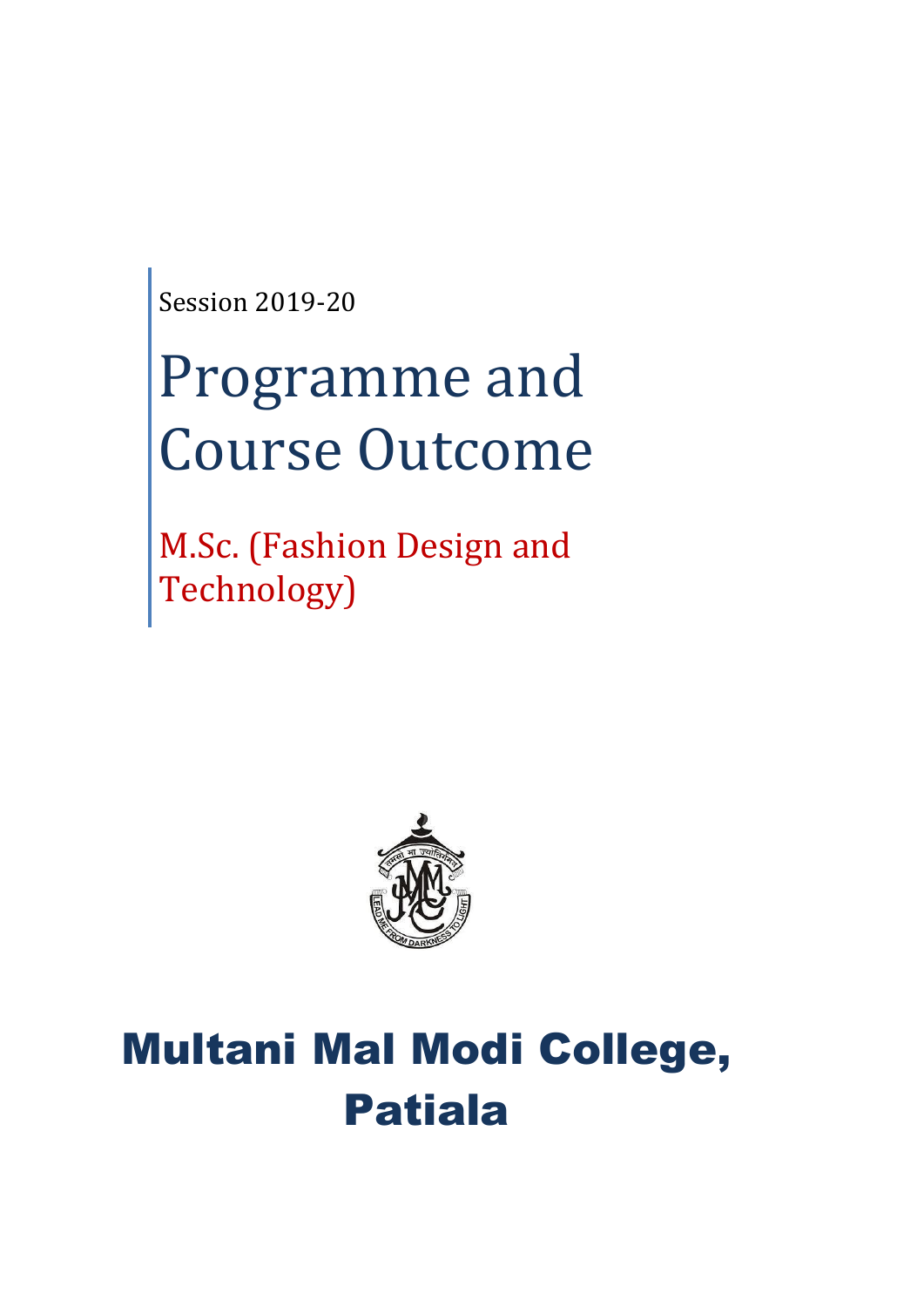# **Program Specific Outcomes**

#### **Program Specific Outcomes (PSOs)**

.

Fashion Technology Specific Program Objectives

Upon completion of the Bachelor of Science in Fashion Technology, graduates will be able to:

**PSO: 1** Have fundamental knowledge and application of the skills, concepts and methodologies to be technical fashion design professionals.

**PSO: 2** Execute refined rendering, develop and represent design ideas, using computer skills to illustrate concepts, create effective presentations and translate them into technical specifications.

**PSO: 3** Exhibit competence in visual expression of garment design through life drawing and fashion drawing conventions to represent the attired figure.

**PSO: 4** Be able to express a personal voice and vision through creation of a fashion portfolio exhibiting skills and knowledge across a number of project works or practical studies, of finished art, collections etc.

**PSO: 5** Have a strong foundation and understanding of the garment manufacturing process and procedures

**PSO: 6** Understand the history of fashion and costume design in a context of applied research and analysis.

**PSO: 7** Integrate fashion design in the business context by applying consumer psychology, markets, and trends to create product lines.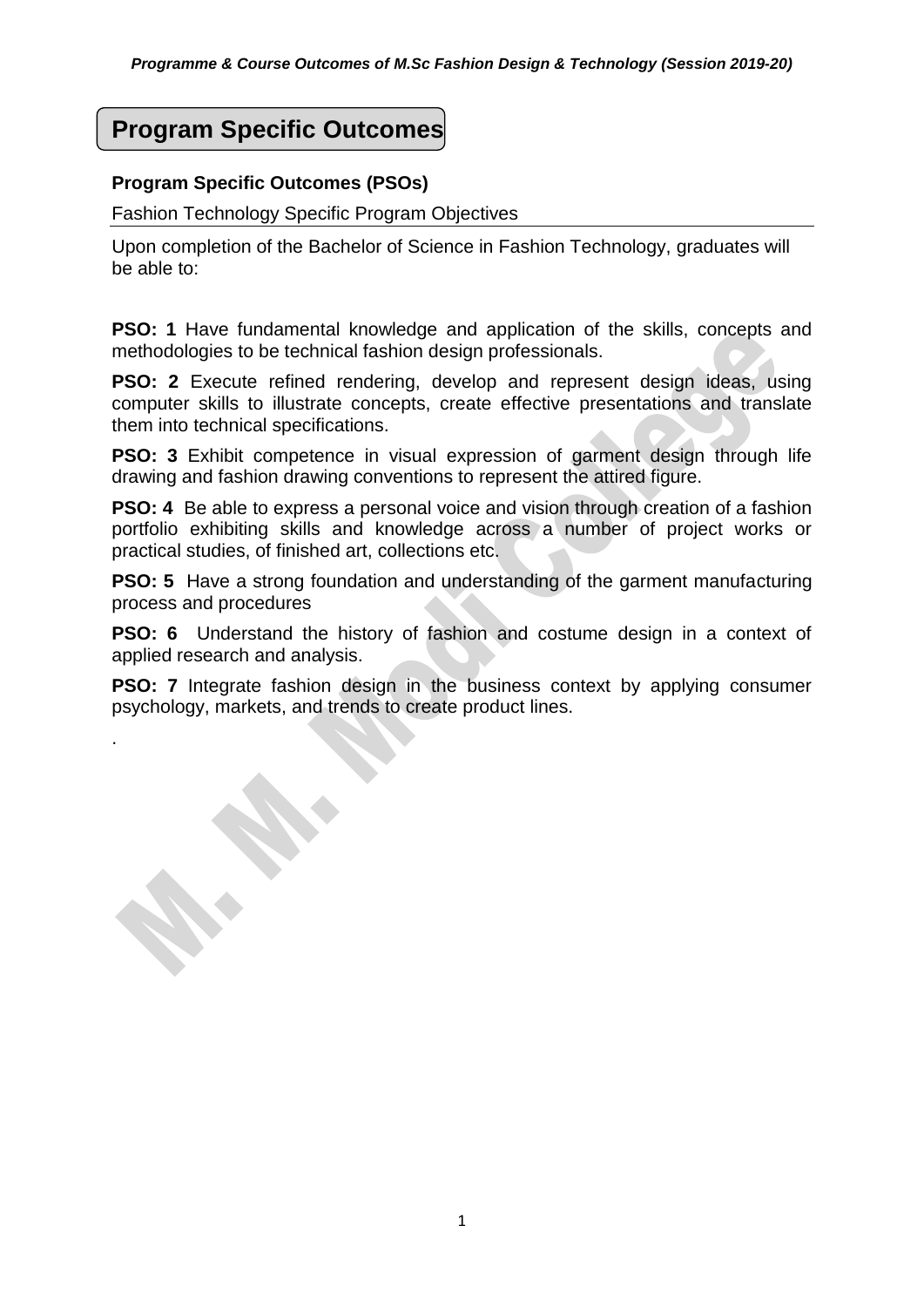# **Course Outcomes (COs)**

#### **Semester-I (Exam: November/December)**

#### **Theory Papers**

**Paper Name**

Textile Study-I

Historic Costumes

Pattern Making & Construction Techniques

#### **Practical Papers**

**Paper Name**

Textile Study-I

Textile Design Development

Pattern Making & construction techniques

#### **Semester-II (Exam: May/June)**

**Theory Papers**

**Paper Name** Textile Study -II Sociological & Psychological Aspects of Clothing Communication Skills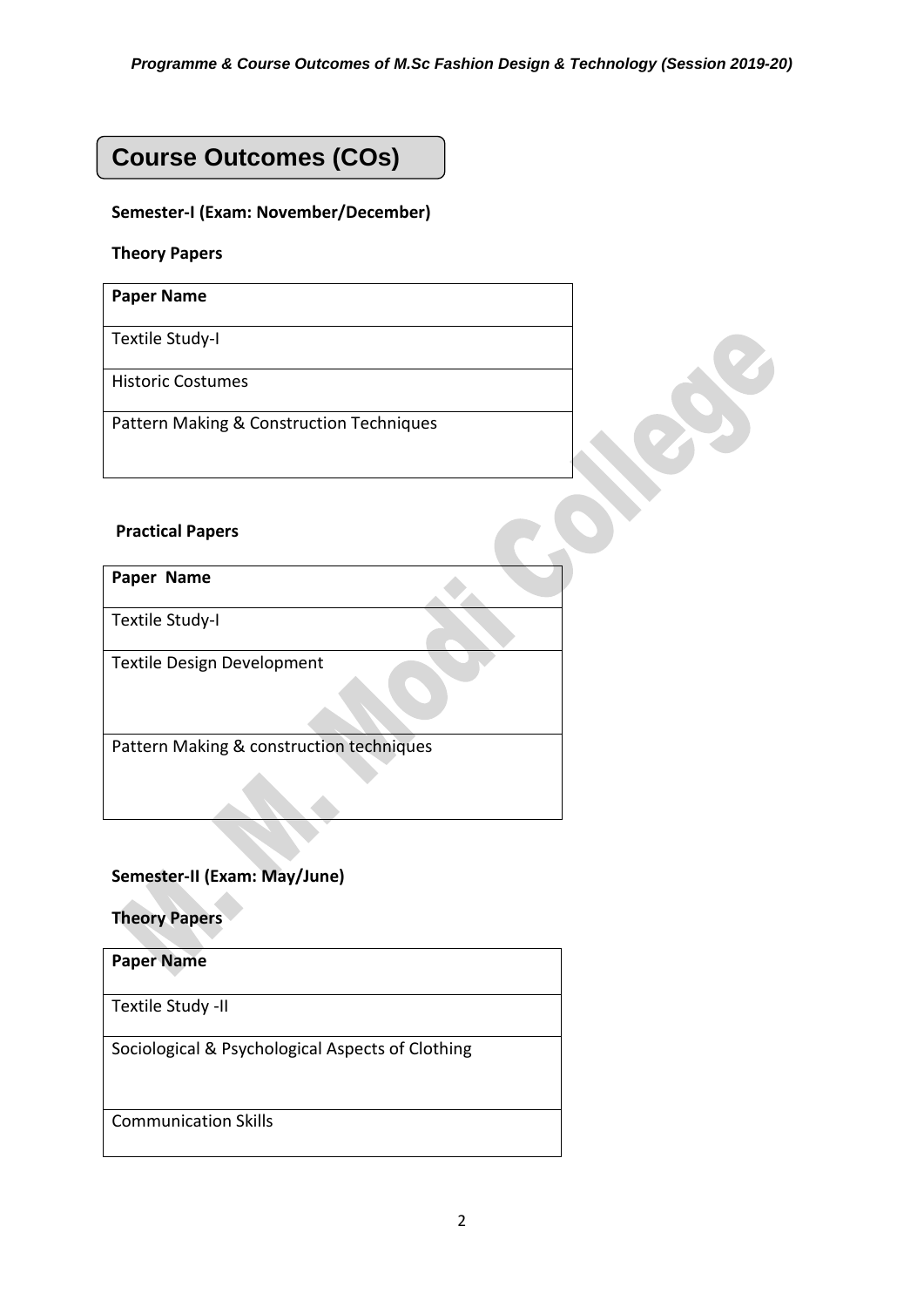#### **Practical Papers**

| Paper Name                    |
|-------------------------------|
| <b>Fashion Illustration</b>   |
| Surface Embellishment         |
| Advanced apparel Construction |

#### **Course Outcomes (COs): Textile Study-I**

- **CO: 1** To impart knowledge of fibres,, sources of fibres and their properties .
- **CO: 2**. To enable students to have knowledge of various yarn formation process and basic fabric construction techniques.
- **CO: 3** To understand concept of dyeing, printing and finishing of yarns and textiles

#### **Course Outcomes (COs): Historic Costumes**

**CO: 1** To study the Indian textile traditions and of world

- **CO: 2.** To make students aware about the important textile arts in their historical perspective.
- **CO: 3** To give an insight about evolution of Indian costumes since ancient times.
- **CO: 4** To understand the importance and relevance of Indian costumes as an inspiration for design creations.

#### **Course Outcomes (COs): Pattern Making and Construction Techniques**

CO: 1 To acquaint the students with the basics of apparel construction.

CO: 2. To have working knowledge of tools and equipment used in sewing.

CO: 3 Identification of different types of seams, seam finishes, Fullness, Plackets, Pockets sleeves and collar for various garments

CO: 4. Handling the sewing machine and the ability to do stitch basic stitches on fabric

CO: 5 To enable the students to understand the concept of pattern layouts and working with them.

#### **Course Outcomes (COs): Textile Study-I (Practical)**

CO: 1 To acquaint the students with structures of different fibers and their identification for design convention.

CO: 2. To develop the aesthetic and creative sense for designing through knowledge of principles of design

CO: 3 To develop a design sense through color aspects in designs

#### **Course Outcomes (COs): Textile Design Development (Practical)**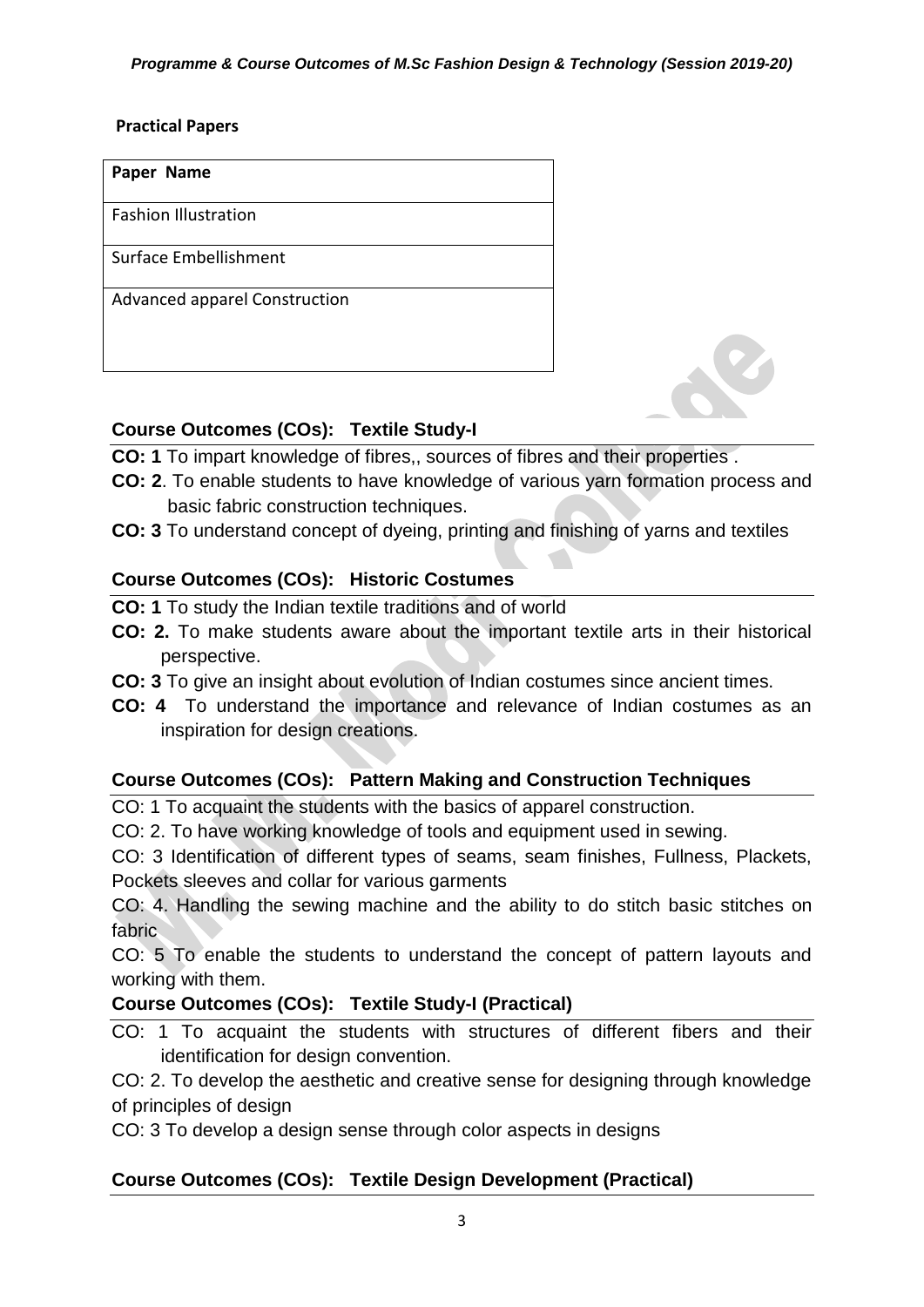CO: 1 To impart knowledge of different media of application-printing (Stencil,Screen Block) and special finishes.

CO: 2 To enable the students to acquire technical skills of designing competency for different media of application.

CO: 3 To understand the concept of design and its application in value addition.

#### **Course Outcomes (COs): Pattern Making and Construction Techniques (Practical)**

- CO: 1 provide fundamental knowledge of various tools and techniques of drafting and pattern making
- CO: 2. To impart technical knowledge for skill in pattern making and its techniques
- CO: 3 To understand the basic components of garments
- CO: 4 To study the concept of fitting and pattern alterations

#### **Course Outcomes (COs): Textile Study-II**

**CO: 1** To understand the types and characteristics of knitted fabrics.

**CO: 2** to understand the Special textiles, their classification and uses-

#### **Course Outcomes (COs): Sociological & Psychological Aspects of Clothing**

- CO: 1.To enables students' to have knowledge of the relationship between clothing and the wearer and with society
- CO:2. To enable students to have knowledge of clothing relationship with physical and mental health of the wearer
- CO: 3 To acquaint the students with motivational factors responsible for clothing behavior of the Individual.

#### **Course Outcomes (COs): Communication Skills**

 $CO: 1$ 

 $CO: 2.$ 

CO: 3

CO: 4.

#### **Course Outcomes (COs): Fashion Illustration (Practical)**

CO: 1 To acquaint the students with the basics of fashion illustration concepts and techniques.

CO: 2 To enable students to draw fashion and model figures indifferent poses

CO: 3To develop drawing skills required for designing through line and shading exercises.

CO: 4 To enable the students to illustrate garment details

Co: 5 To make students aware the importance of client profile in designing

#### **Course Outcomes (COs): Surface Embellishment ( Practical)**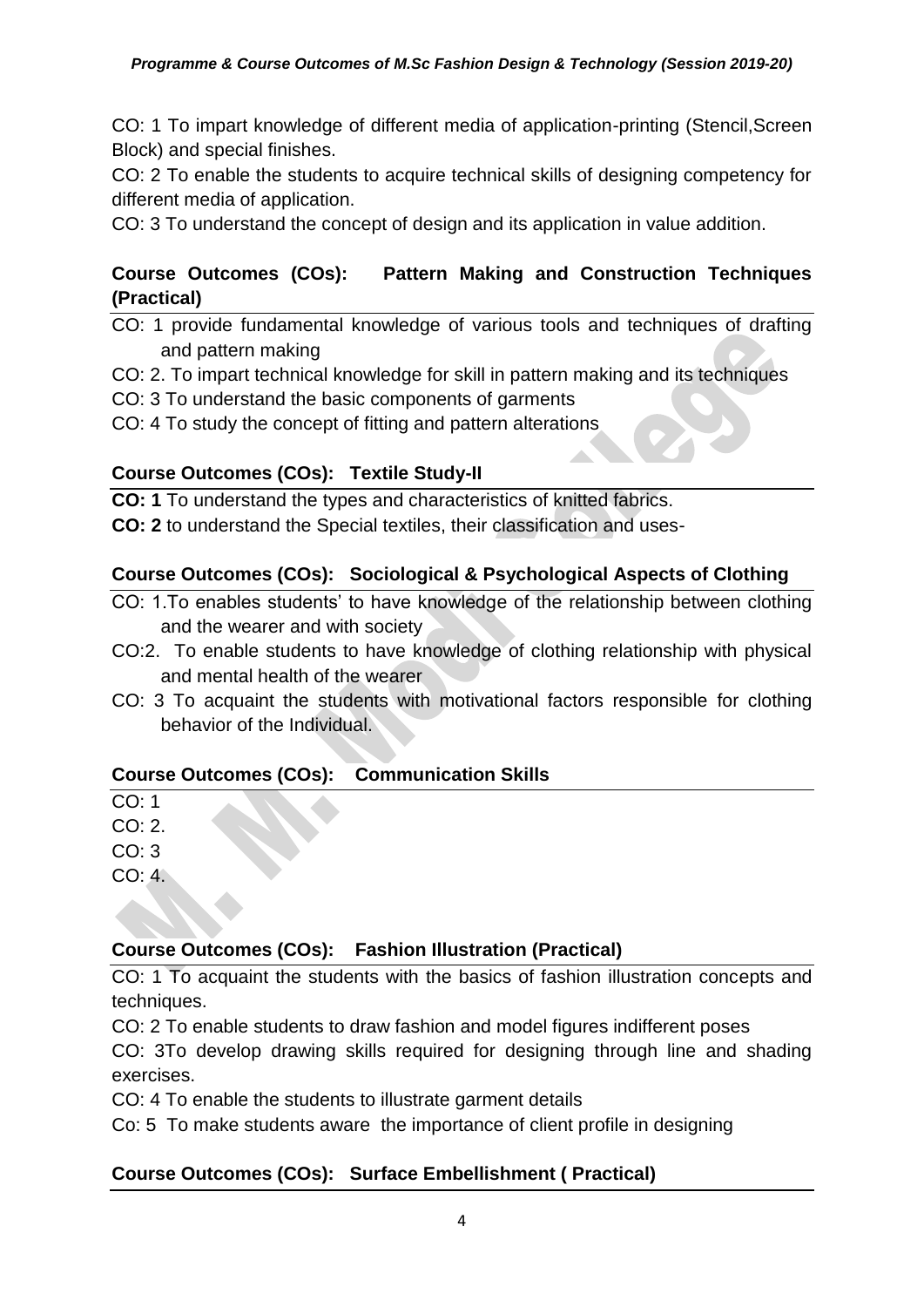CO: 1. Understanding the basic embroidery stitches

CO: 2. Ability to do traditional Indian embroidery and the different fabric construction **Techniques** 

CO: 3. Capacity to incorporate and develop new design using surface embellishments.

Course Outcomes (COs): Advanced apparel Construction ( Practical)

- CO: 1 To acquaint students with the techniques and skills of pattern drafting and working patterns
- CO: 2 To enable students to obtain harmony between the pattern and design of the garment

CO: 3. Capacity to incorporate and develop new design using surface embellishments.

# **Course Outcomes (COs)**

#### **Semester-III (Exam: November/December)**

#### **Theory Papers**

Fashion Marketing and Merchandising

**Statistics** 

Research Methodology

**Practical Papers** 

**Paper Name**

Computer Application in Fashion Design-I

Fashion Draping & Custom Clothing

[Textile Traditions of India](https://artsandculture.google.com/exhibit/ygIiGpAdNNCGKQ)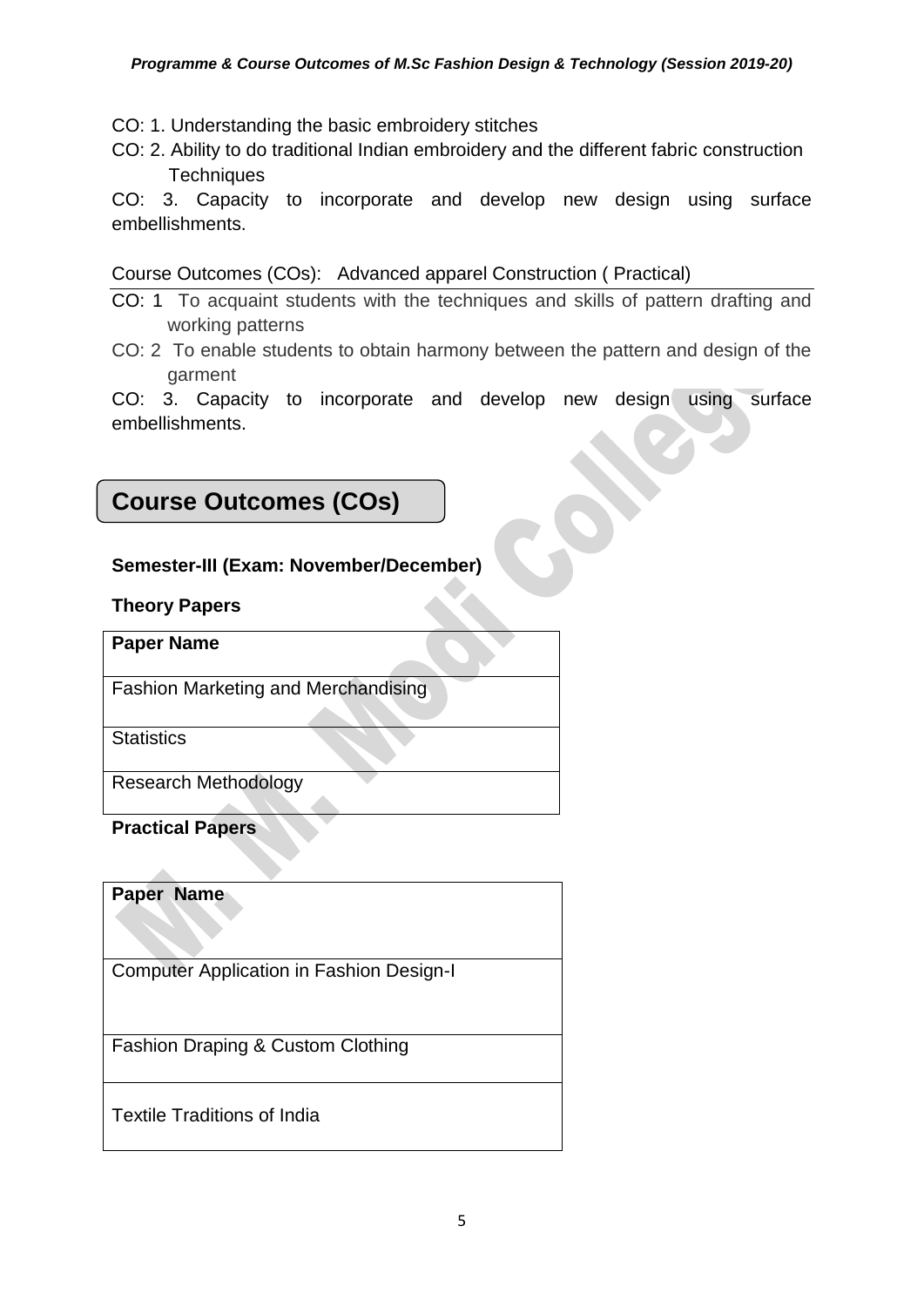#### *Programme & Course Outcomes of M.Sc Fashion Design & Technology (Session 2019-20)*

**Total** 

#### **Semester-IV (Exam: May/June))**

**Theory Papers**

Garment Production Management and Entrepreneurship

World Textiles

Introduction to Green Fashion

#### **Practical Papers**

## **Paper Name**

Design Studies

Computer Application in Fashion Design-II

Entrepreneurship

#### **Semester-III**

.

Course Outcomes (COs): Fashion Marketing and Merchandising

CO: 1 To develop an insight among students in Fashion Markets

- CO: 2. To acquaint the students with the importance of marketing and principles of marketing in the fashion apparel market.
- CO: 3 Understanding the process and organizational structure of fashion merchandising.
- CO: 4. Capacity to relate to what was learnt in the class room to the industry

### **Course Outcomes (COs): Statistics**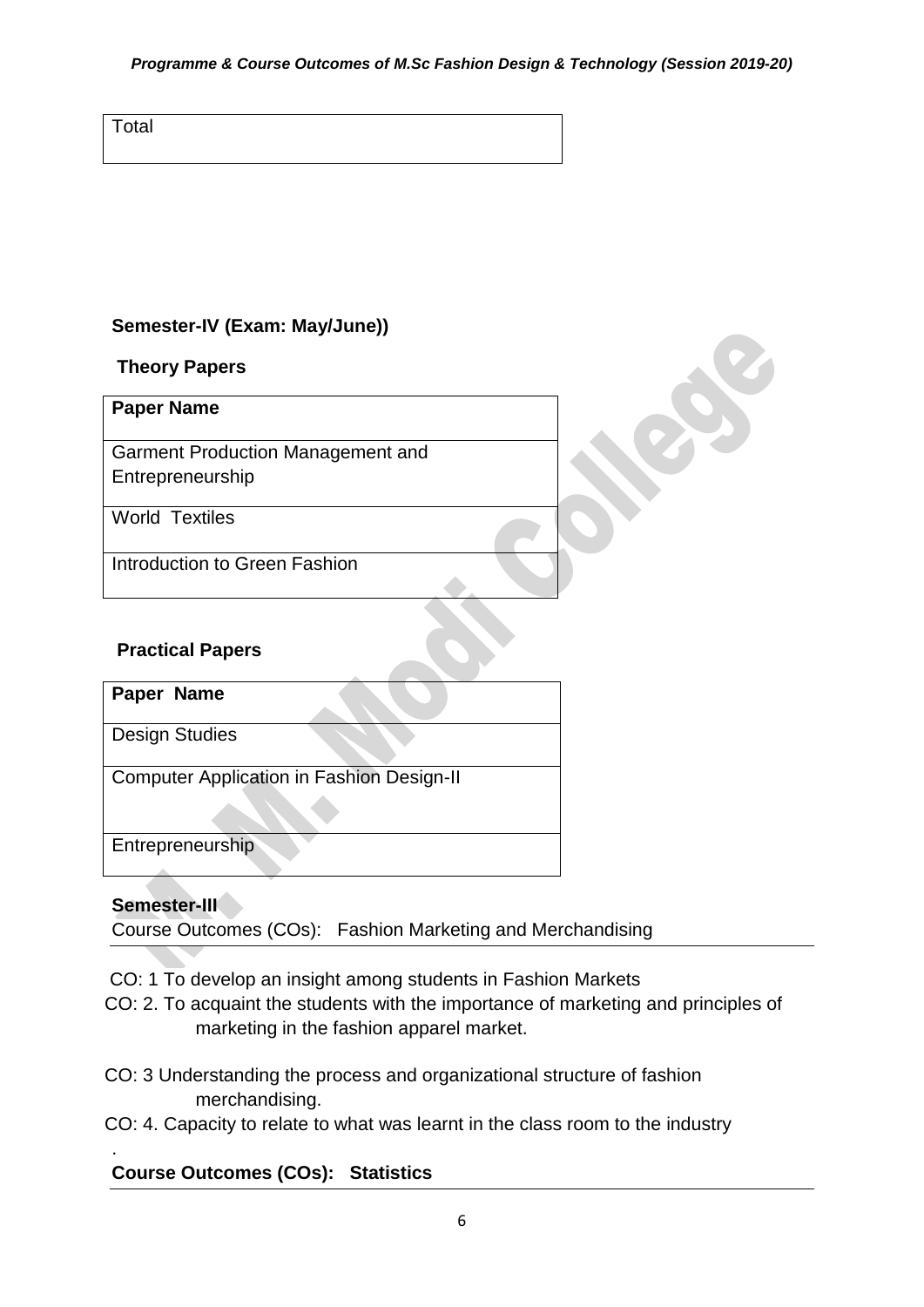CO: 1 To acquaint students with knowledge of CAD based application in fashion designing

#### **Course Outcomes (COs): Research Methodology**

CO: 1 To give an insight about Research and its types, objectives, methodology. CO: 2 To understand the importance and relevance of research in the field of fashion designing and various parameters of research.

#### **Course Outcomes (COs): Computer Application in Fashion Design-I (Practical)**

CO: 1 Application of tools of Coral Draw and Photoshop for making design compositions for textiles and apparel

CO: 2. To enable students to develop textures and patterns using CAD soft wares

#### **Course Outcomes (COs): Fashion Draping & Custom Clothing (Practical)**

CO: 1 To enable students to understand design through draping techniques CO: 2 To enable the students to understand garment detailing and to incorporate that know

CO: 3 To develop structured garment using draping techniques

CO: 4 To enable students for creating styles of draped garments manipulating the basic set

CO: 5. Create innovative styles of clothes by draping

#### **Course Outcomes (COs): Textile Traditions of India (Practical)**

CO: 1 To acquaint the students to the world of rich and glorious Textiles and crafts of India.

CO: 2 To identify Textile crafts traditions used in a different regions of India by various communities.

#### **Semester-IV**

#### **Garment Production Management and Entrepreneurship**

CO: 1.To acquaint the students with structure of apparel industry..

CO:2. To make the students aware of the working of various departments of garment industry

CO: 3 To expose the students to the latest practices and technological world of garment production

CO: 4 To enhance entrepreneurial skills.

CO 5 To develop an understanding of governments role in entrepreneurship.

#### **Course Outcomes (COs): World Textiles**

CO: 1. To acquaint the students with the history and evolution of World Textiles. CO: 2 To study the important textile arts in their historical perspective.